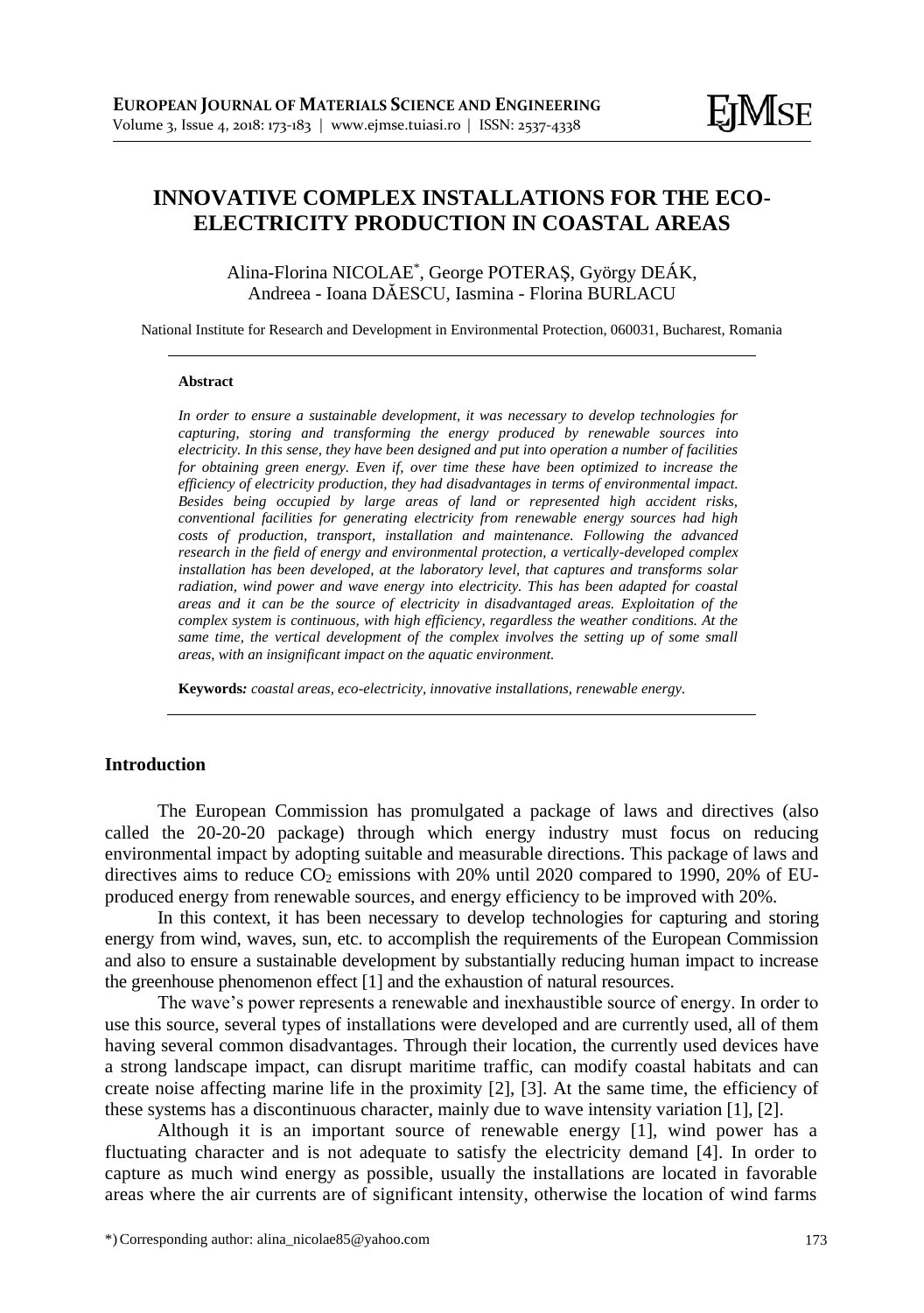in areas which are not suitable for these conditions may have a negative effect on their efficiency [5]. Wind farms cover significant areas posing a strong landscape impact (Fig. 1) [1], [4], and the wind turbines may be a threat to habitats, affecting birds in particular [4]. Taking into account the wind farms noise pollution, it is recommended to not use these installations in urban areas [4]. To these inconveniences is added the one related to the extreme meteorological phenomena which can cause damages to the wind turbines, thus harming the safety of the people nearby (Fig. 2) [5].





**Fig. 1.** Fântânele-Cogealac Wind Farm, Romania [6] **Fig. 2.** Wind turbine fire - Locust Ridge Wind Farm, USA 2 [7]

Even if it can be considered as one of the renewable energy sources with the greatest potential, the solar energy presents a number of disadvantages [8]. Firstly, solar energy is an intermittent source of energy due to day-night alternations, and its efficient use requires the development of an adequate storage system [1]. According to the data from the literature, solar panels have an average efficiency of converting radiation into electricity (max. 22%) (Fig. 3). This means that, in order to contribute to the provision of electricity, are required impressive land surfaces [9], [10]. In most cases, agriculture areas are used, which are thus out of use.



**Fig. 3.** The photovoltaic park of Livada, Satu Mare, Romania (56 MWh) [11]

In addition to these disadvantages, the conventional installations for the production of electricity from renewable energy sources have high costs of production, transport, installation and maintenance.

In this context, the present paper addresses the issue of the development and adoption of innovative solutions aiming to capture and to transform the renewable energy into electricity and at the same time to fulfil the necessary characteristics to decrease the mentioned inconveniences.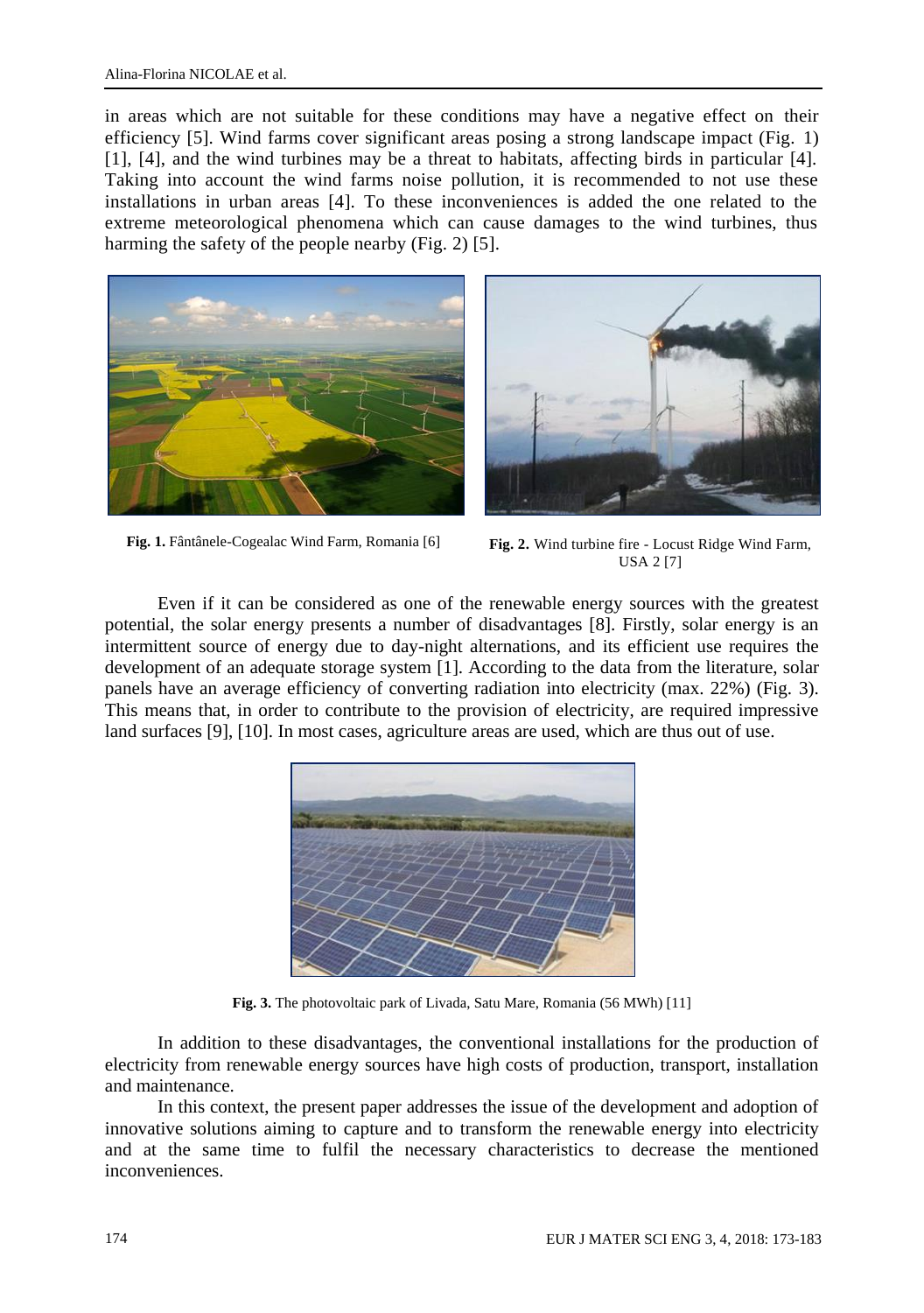#### **Design of Experiment Setup**

#### *Concrete Reinforcement Design*

Starting from the effect of direction and concentrating a fluid in a cylindrical enclosure, the INCDPM team of researchers have developed, a laboratory-scale integrated system with applicability in coastal areas, that uses, in the same electric system, 3 natural energy resources to produce eco-electricity [1], [12].

Initially, a theoretical research on the effect of the deflectors - slots system was performed. Deflectors are devices which, under the action of air currents, create overpressures and depressions whose final result activates air circulation [13]. At the same time, the slots are defined as rectangular sectional air jets at which the ratio between the two sides: the width of the slot (b) and its length  $(L)$  is less than  $(0.1 \text{``}(1)\text{''}[14])$ .

$$
\frac{b}{L} < \frac{1}{10}
$$
 (1)

The movement of the air discharged through the slot has the properties of a planar jet, characterized through the fact that, in any perpendicular plane to the surface of the slot, the characteristics of the air movement are identical. Planar jet is free, if its transverse or longitudinal development is not impeded by the presence of some surfaces. Instead, if the planar jet develops so that a parallel surface to its axis limits its transversal development due to the Coandă effect, the jet sticks to the surface [14]. In principle, the Coandă effect consists of creating a depressed area in full air along a wall, which allows the fluids to project and take the direction of the wall where the depression was generated (Fig. 4 and 5) [15].



**Fig. 4.** The effect of deviation of a jet on a flat surface [16]



Fig. 5. Jet around a convex surface [16]

In the literature there are mentioned several calculus relations deduced from the laws of jet glued to an area. Thus, in order to determine the variation of the maximum velocity vx of the jet cross section at the distance X from the discharge section, the calculation formula "(2)" can be applied [14]: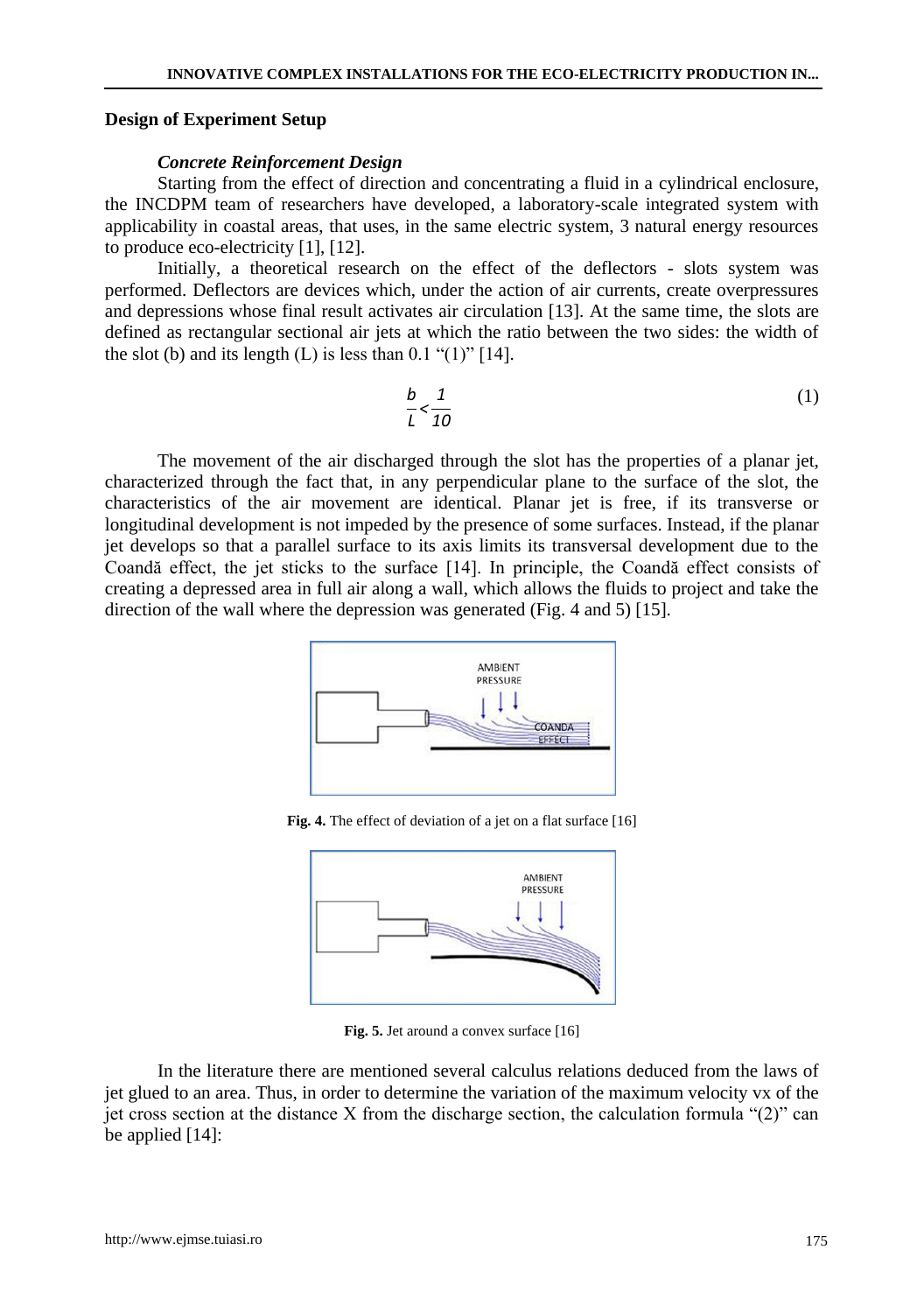$$
\frac{v_X}{v_0} = K \sqrt{\frac{2\mu b}{X}}
$$
 (2)

Where the effective discharge velocity  $v_0$  is determined by the air flow through the slot q  $(m<sup>3</sup>/s)$ , the width and length dimensions of the slot, the flow coefficient  $\mu$  and the discharge port constant K (K = 2.4 - 2.6) "(3)"[14].

$$
v_0 = \frac{q}{\mu bL} \tag{3}
$$

Based on these theories, a laboratory model (Fig. 6) was developed, with a deflector slots system. The model is made up of two cylindrical modules with different diameters, one aerial and one submersible.

The aerial module captures wind and solar energy. It is equipped with a vertical axis with coupling for rotational movement multiplication, located on a technological area. On the central axis there are 8 rows of trapezoidal blades arranged one in the extension of the other, in perpendicular planes (total 32 blades). On the aerial cylinder generators there are provided 16 vertical slots whose width can be adjusted by a system of 16 deflectors, arranged on the length of the slots according to (Fig. 7). The deflector - slots system serves to direct and concentrate the air flow towards inside the module, and thereby exert additional pressure on the blades disposed on the vertical axis. At the same time, in order to capture the solar energy, the deflectors are provided with photovoltaic cells.



**Fig. 6.** Off-shore complex for renewable energy production: (1) Aerial module; (2) Submerged module; (3) Coupling for rotational movement multiplication; (4) Technological area 1; (5) Slot type 1; (6) Deflectors; (7) Photovoltaic cells; (8) Technological area 2; (9) Slot type 2; (10) Control cabin; (11) Box with axial bearings; (12) Box with pressure bearings; (13) Propeller blades type 1; (14) Propeller blades type 2; (15) Central axis; (16) Clamping system: propeller blades – central axis

The submersible module, with cylindrical shape, captures the wave energy. It is connected by the aerial module, the resulted space as the difference between the two diameters being used as a technological space, having circumferential beams. On the central axis of the module there are 12 blades of trapezoidal shape. Also, to increase the effect of hydraulic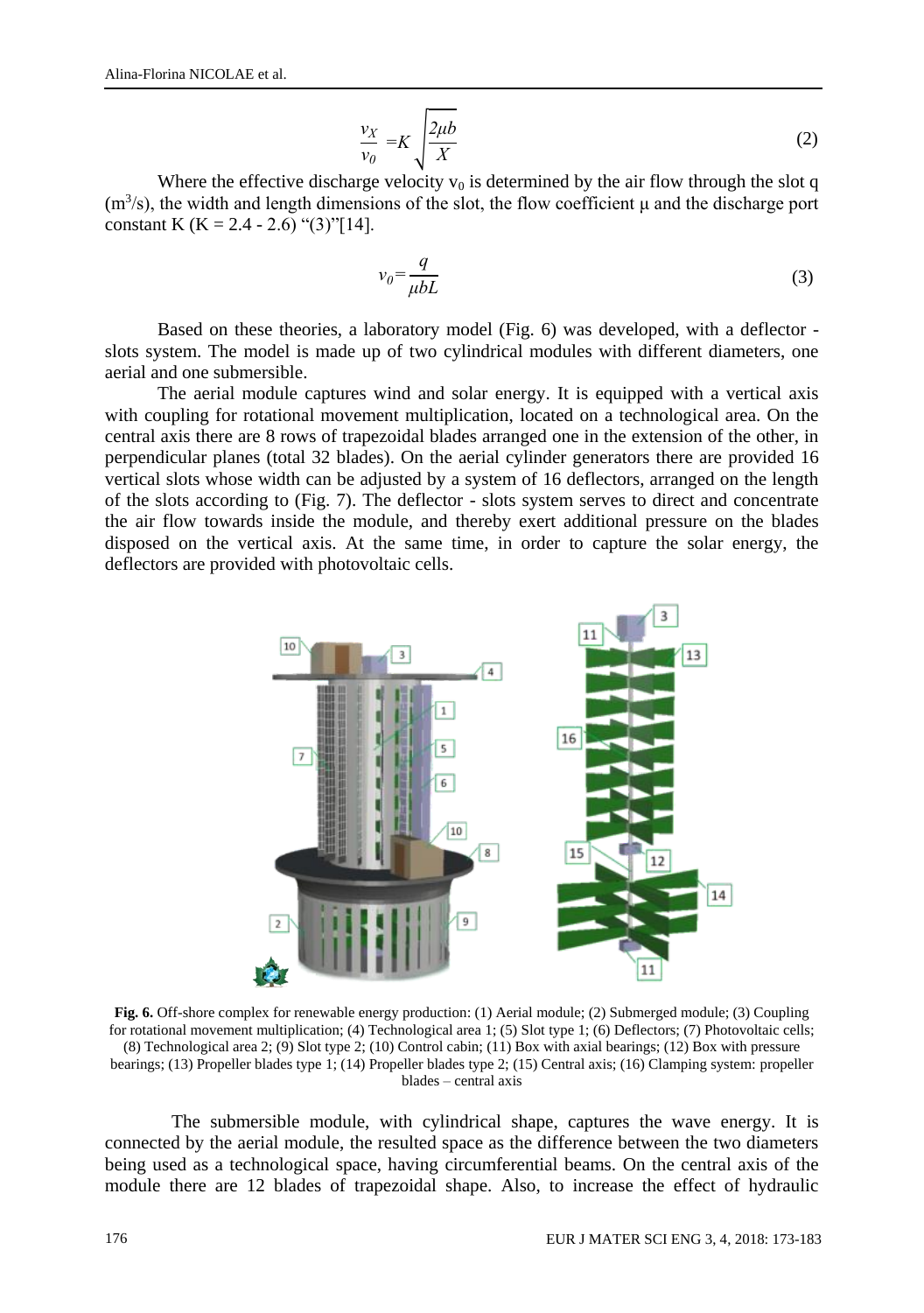pressure on the blades, the cylinder generator is provided with vertical slots inclined towards the inner walls of the cylinder.



**Fig. 7.** Off-shore complex for renewable energy production. Detail deflector-slots

The laboratory model fixing device is similar to marine platforms and consists of lattice beams (Fig. 8).



**Fig. 8.** The fixing device of the off-shore installation for the renewable energy production

The laboratory model consists a central axis coupling-decoupling system, which allows the two modules to operate simultaneously or independently.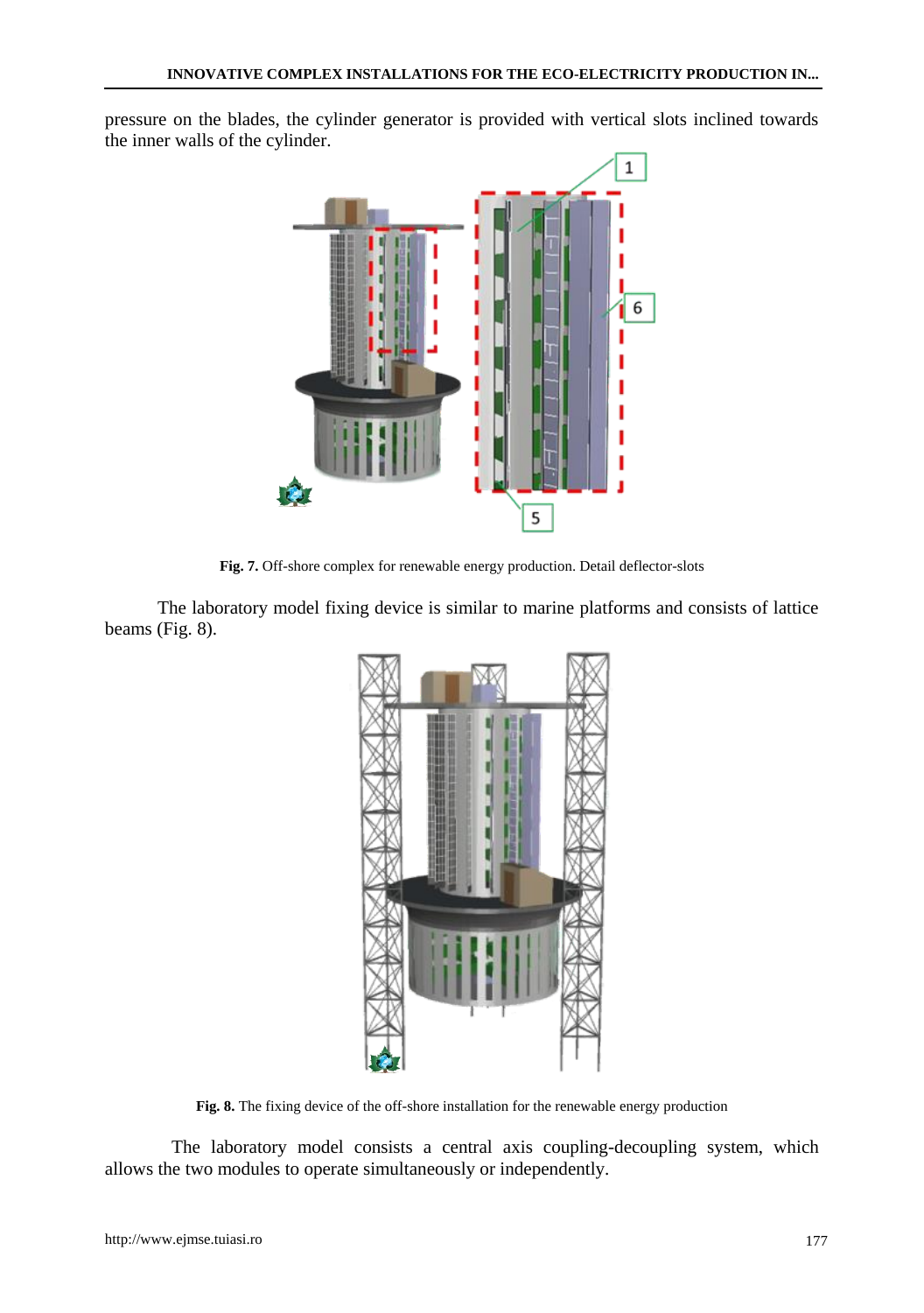Initially, at the design stage, the complex system was conceived to have the dimensions comparable to a petroleum platform. The laboratory model was developed at a lower scale, the sizes of the main components being represented in (Fig. 9).



Paddle dimensions – partially submerged module



**Fig. 9.** Laboratory model dimensions [mm]

In order to establish the constructive elements (geometry, dimensions, and materials) of the complex system of renewable energy production in coastal areas, initially a series of experimental models were developed, which, after extensive calculations and tests, have been modified and improved [17], [18].

For example, in the first phase was designed a model whose modules (aerial and submersible) had equal diameters (Fig. 10). Following on-site testing at the Black Sea, it was noticed that its size and shape did not allow a proper exploitation. This has led to a number of changes, including: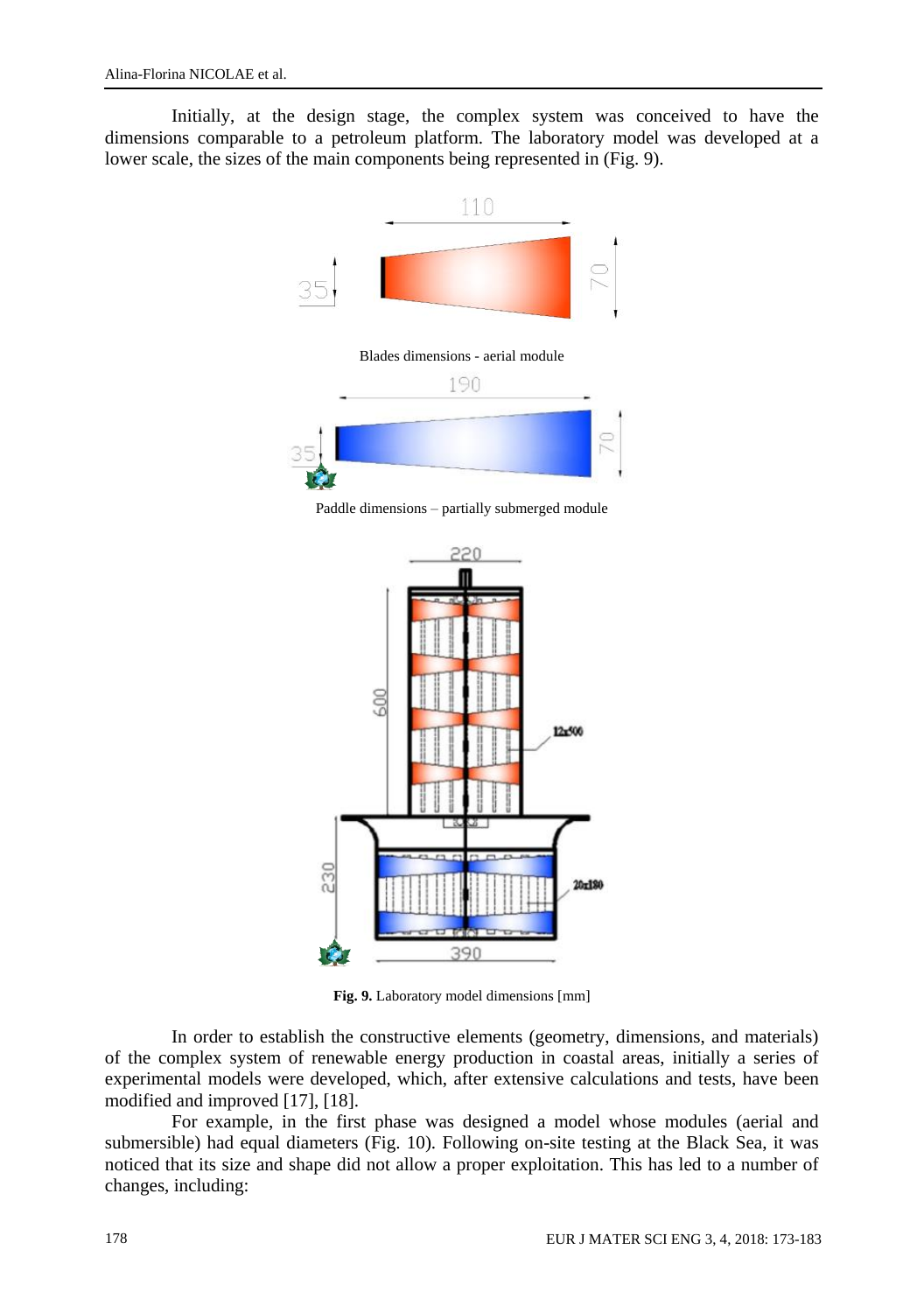- The new system was designed to be robust and much larger;
- The submersible module diameter is larger than the aerial module diameter;
- The material from which the deflectors were composed was made to be more resistant;

• Arrangement of the blades on the vertical axis is modified to increase the efficiency of the kinetic energy produced by their movement.



**Fig. 10.** In situ testing of the laboratory model - Off-shore complex for renewable energy production

In this regard, a model was designed and constructed (Fig. 6 and 11), which has been subjected to pilot tests at INCDPM Bucharest [19].



**Fig. 11.** The laboratory model – Off-shore complex for renewable energy production

Through these tests were modified the specific parameter values operating conditions of the system, in order to check the functionality and efficiency of the model.

In order to investigate the submersible module, different values were assigned to the amplitude of the waves generated by the equipment set out in the pilot station (Fig. 12).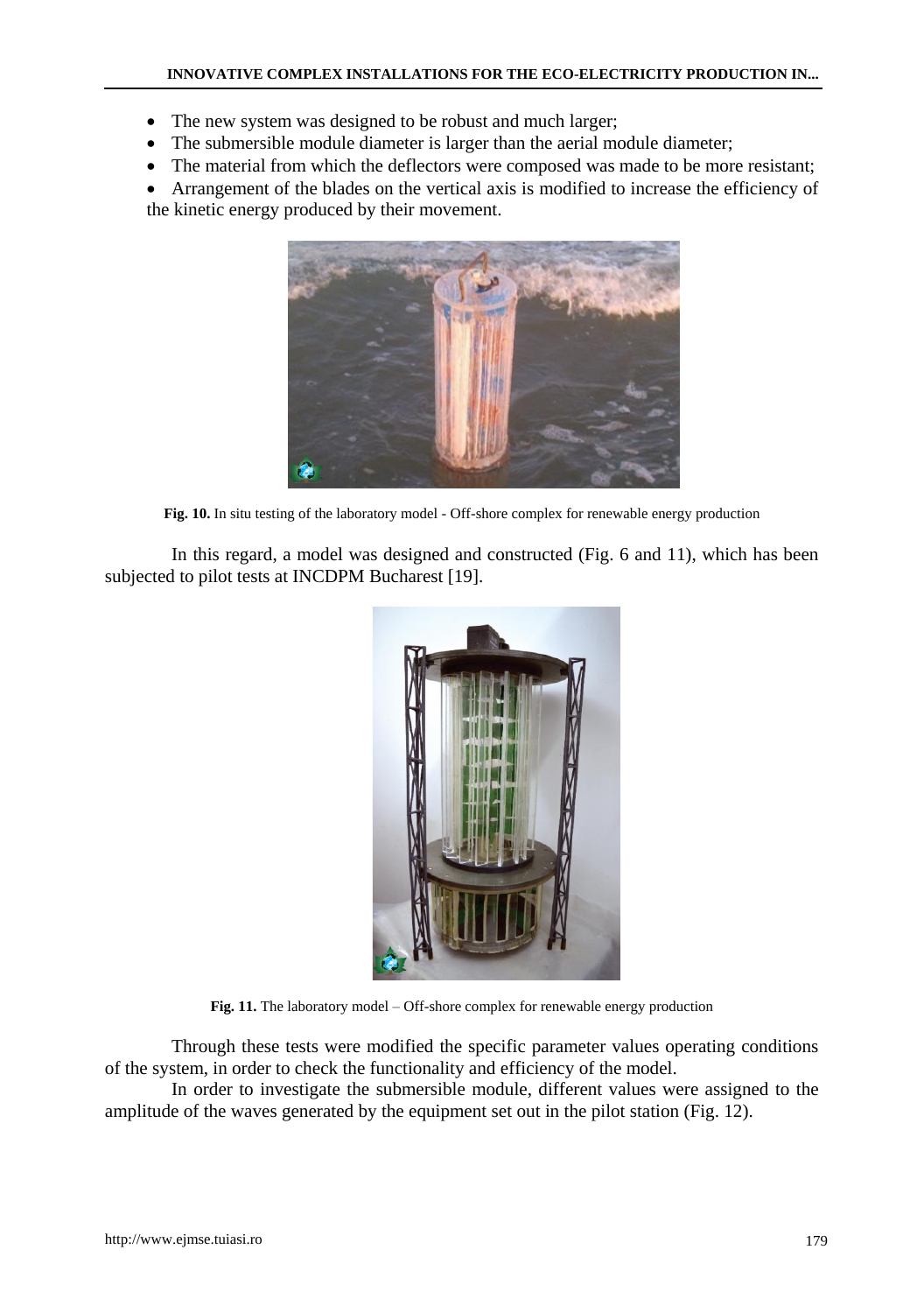

**Fig. 12.** Measurement of wave's amplitude. Functionality of the submersible module

Table 1 shows the values of the blades rotation speed resulting from simulation of scenarios in which the magnitude of the waves varies from 6 to 12 cm. The frequency between two successive wave amplitudes is 1 second for the 6 cm amplitude and 2 seconds for the 8 and 12 cm amplitudes. Within these sets of experiments the aerial module was coupled with the submersible one.

**Table 1.** Values resulting from testing in the pilot station of the submersible module.

| No<br>crt | Amplitudes<br>[cm] | Frequency | The rotation speed of<br>the paddle [rot/s] |
|-----------|--------------------|-----------|---------------------------------------------|
|           |                    |           |                                             |
|           |                    |           | ∪.∠                                         |
|           |                    |           |                                             |
|           |                    |           |                                             |



**Fig. 13.** Start-up of the aerial module and measuring the amount of air velocity that is directed to the laboratory model

At the same time, at the pilot station were performed investigations on the aerial module, by developing the three scenarios in which the analysed speed rotation of the blades, in which the model was tested at the following values of the air flow speed: 1.5 m/s, 1.8 m/s and 2.4 m/s (Fig. 13).



**Fig. 14.** The transformation of kinetic energy into electrical energy - Signaling light panel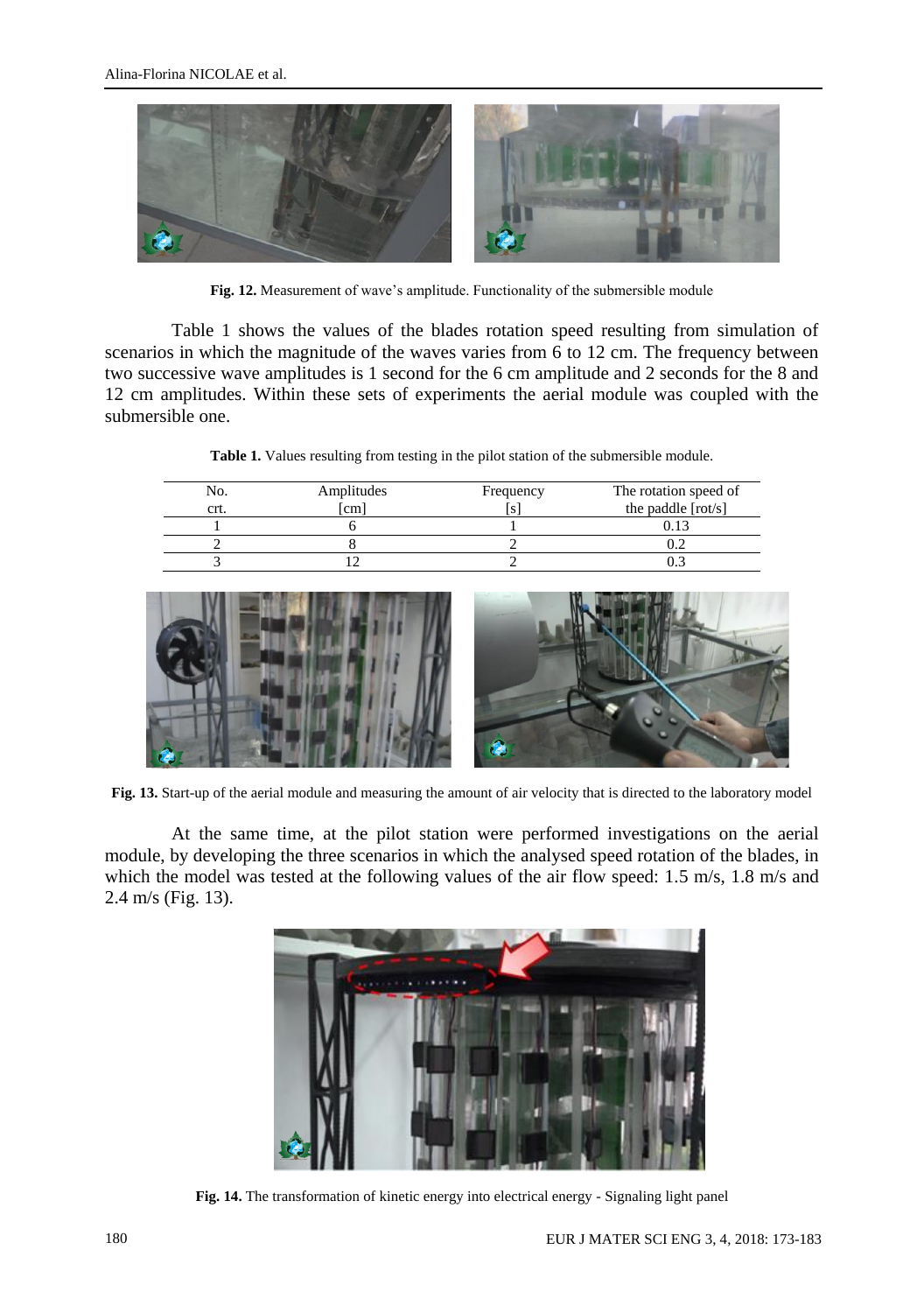The results of the experiments are shown in Table 2. The highest values are between the range 2.03 - 2.10 rev/s, in the context of a wind speed rotation of 2.4 m/s.

| <b>Scenarios</b> | Speed              | Speed rotation of |
|------------------|--------------------|-------------------|
|                  | of airflow $[m/s]$ | paddles [rev/s]   |
| Scenario 1       | 15                 | $1.65 - 1.68$     |
| Scenario 2       | 1.8                | $1.87 - 1.92$     |
| Scenario 3       | 74                 | $2.03 - 2.10$     |

**Table 2.** Results obtained from laboratory tests

To verify the efficiency of the laboratory model, it was equipped with a lighting system that runs on electricity produced from the conversion of kinetic and solar energy (Fig. 14).

#### **Conclusions**

From the conclusion, the importance of a concrete reinforcement design being able to sustain concrete members towards the impact explosion. The durability of the geopolymer concrete can be tested by adjusting the scaled distance during blast field event. If this ability was not analyses, blast loaded concrete structures may cause the shear cracks and engineering failure. By using fly ash as the replacement material, it was proved that better performance of the strength of concrete compared to OPC. In addition, a broader studies about awareness in public area and land defense concerns has increased the need to support the development of new and more affordable upgrade technologies The need to diminish/eliminate the negative aspects of the conventional installations for producing electricity from renewable energy sources was the starting point for the conceptual design model useful for coastal zones.

Unlike conventional installations, this system explores at the same time three potential sources of renewable energy, ensuring the highest efficiency on the surface unit, with low impact on the environment.

Due to its structural features, compared to classical installations, the off-shore complex exploits waves, solar radiation and air currents at higher yields, operating the installation continuously, day/night, with high efficiency, regardless of weather conditions. At the same time, vertical development involves complex arrangement of small areas with not significant impact on the aquatic environment. The supplied electricity depends on the size of the model.

Since the modules that make up the pattern generators are provided with slots, the airflow/water current is concentrated to the blades located on the central axis. On the length of each slot, the model is equipped with deflectors that direct the airflow and can be automatically oriented to allow the optimal system operation depending on climatic conditions. To exploit solar energy, deflectors are provided with photovoltaic cells.

Another advantage is given by the fact that the modular development and the coupling element allow the blades to move constantly, regardless of weather conditions. When the aerial and submersible modules operate simultaneously, a constant movement of the wind and hydraulic blades is ensured. In the context of extreme meteorological phenomena, the modules can be decoupled and can function independently. Also, the slots-deflectors system is programmed so that, in the case of storms, deflectors automatically cover the slots to ensure proper operation of the model.

At the same time, it should be noted that the complex system operates independently of the water level, provided with a device that can slide.

Regarding the further directions studies beyond the work that has been completed, currently are carried out activities that aim the complex system optimization. In order to increase the efficiency of the integrated installation, bioengineering solutions are being researched for the modification of the materials and the geometry of the wind and hydraulic blades.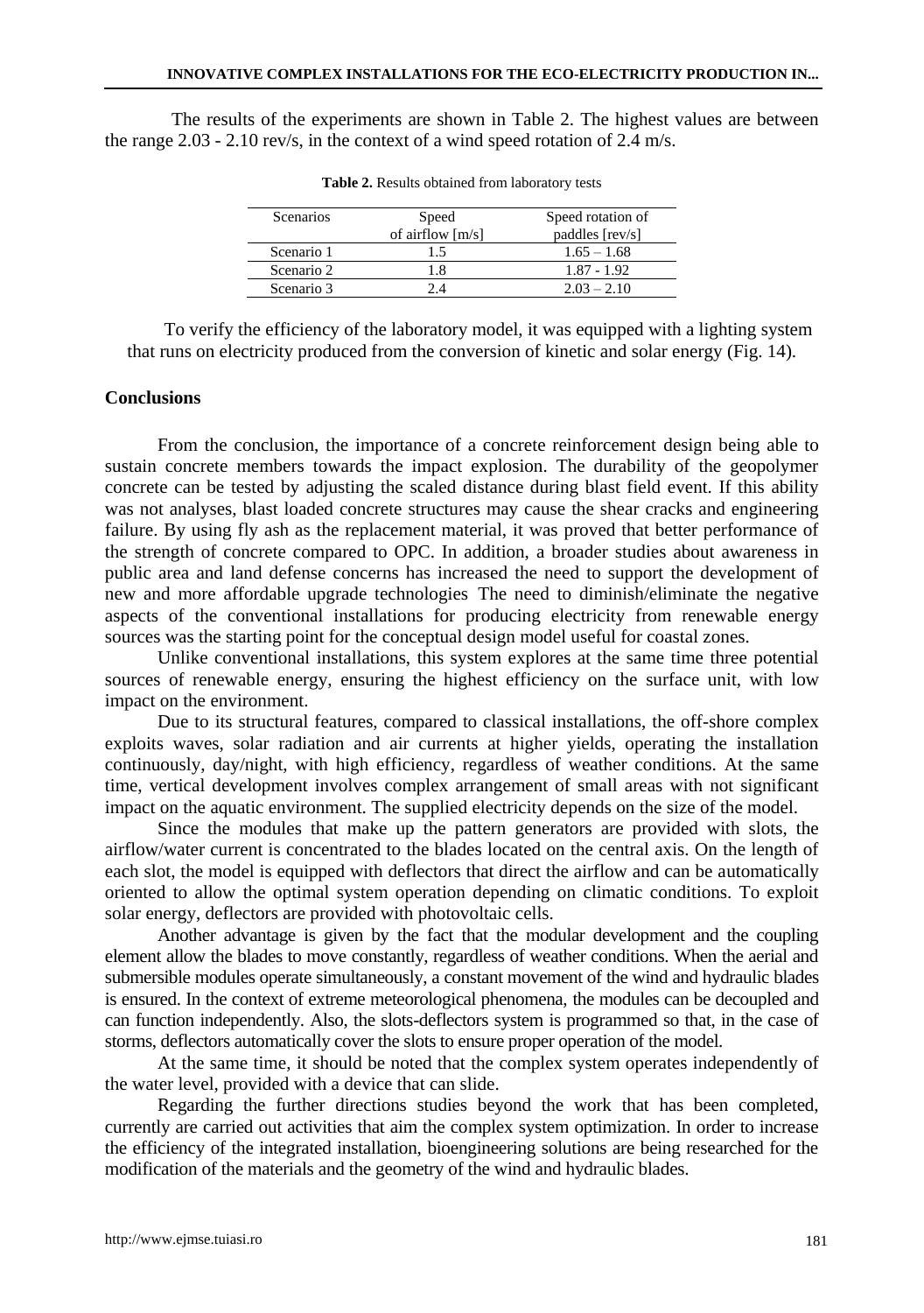### **Acknowledgments**

This work was supported by a grant of the Romanian Ministry of Research and Innovation, CCCDI – UEFISCDI, project number PN-III-P1-1.2-PCCDI-2017-0406/81PCCDI 2018, within PNCDI III", coordinated by the National Institute for Research and Development in Environmental Protection – INCDPM. The authors would like to thank PhD. Eng. Iustina Boajă for her constructive support.

## **References**

- [1] V. Poteraş, G. Deák, A. Moncea and I. Neacşu, Off-shore complex for renewable energy production, Romania, **Patent A 00397**, 2016.
- [2] *"Conserve energy future"* [Interactiv]. Available: [https://www.conserve-energy](https://www.conserve-energy/) future.com/ advantages\_disadvantages\_waveenergy.php. [Accessed 06 06 2018].
- [3] *"Renewable Green Energy Power"* [Interactiv], available: [http://www.renewablegreen](http://www.renewablegreen/) energypower.com/ wave-energy-pros-and-cons/. [accessed 06 06 2018].
- [4] *"Energy Informative"* [Interactiv]. Available: http://energyinformative.org/wind-energypros-and-cons/. [accesed 06 06 2018].
- [5] "*Conserve energy future"* [Interactiv]. Available: https://www.conserve-energyfuture.com/disadvantages\_windenergy.php. [Accessed at 06 06 2018].
- [6] *"Power Technology"* [Interactiv]. Available: [https://www.power-technology](https://www.power-technology/) .com/projects/fantanele-cogealac-wind-farm/. [Accessed at 06 06 2018].
- [7] *"Wind Watch"* [Interactiv]. Available: <https://www.wind-watch.org/news/> 2014/03/16/wind-turbine-fire-in-mahanoy-township/. [Accessed at 06 06 2018].
- [8] *"The Guardian"* 2014. [Interactiv]. Available: https://www.theguardian.com/sustainablebusiness/solar-power-parks-impact-environment-soil-plants-climate. [Accessed at 06 06 2018].
- [9] *"Exploring green technology"* [Interactiv]. Available: https://www.exploringgreen technology.com /solar-energy/advantages-and-disadvantages-of-solar-energy/. [Accessed at 06 06 2018].
- [10] *"Conserve energy future"* [Interactiv]. Available: https://www.conserve-energyfuture.com/disadvantages\_solarenergy.php. [Accessed at 06 06 2018].
- [11] *"The Northwest Gazette" [Interactiv]. Available: http://www.gazetanord-vest.ro. [Accessed at 06 06 2018].*
- [12] INCDPM, Contract 81PCCDI/2018 TEACHERS *Innovative technologies of renewable energy from natural sources integrated into complex installations*, Bucharest, Romania: financed into PNCDI III, 2018-2020.
- [13] O. Bancea, *Industrial ventilation systems*, Timişoara, Romănia: Editura Politehnica (2009)
- [14] \*, Guidelines for the design of ventilation and air conditioning systems using diffusers or flat jets Indicativ GP - 057/2000, 2000.
- [15] V. Drăgan, *Applications of the Coandă Effect*, Bucharest, Romania: ISBN 978-973-0- 13822-1, 2012.
- [16] "Romania Military," https://www.rumaniamilitary.ro/, [Interactiv]. Available: https://www.rumaniamilitary.ro/aparate-de-zbor-neconventionaleii-efectulcoanda#prettyPhoto. [Accessed at 30 07 2018].